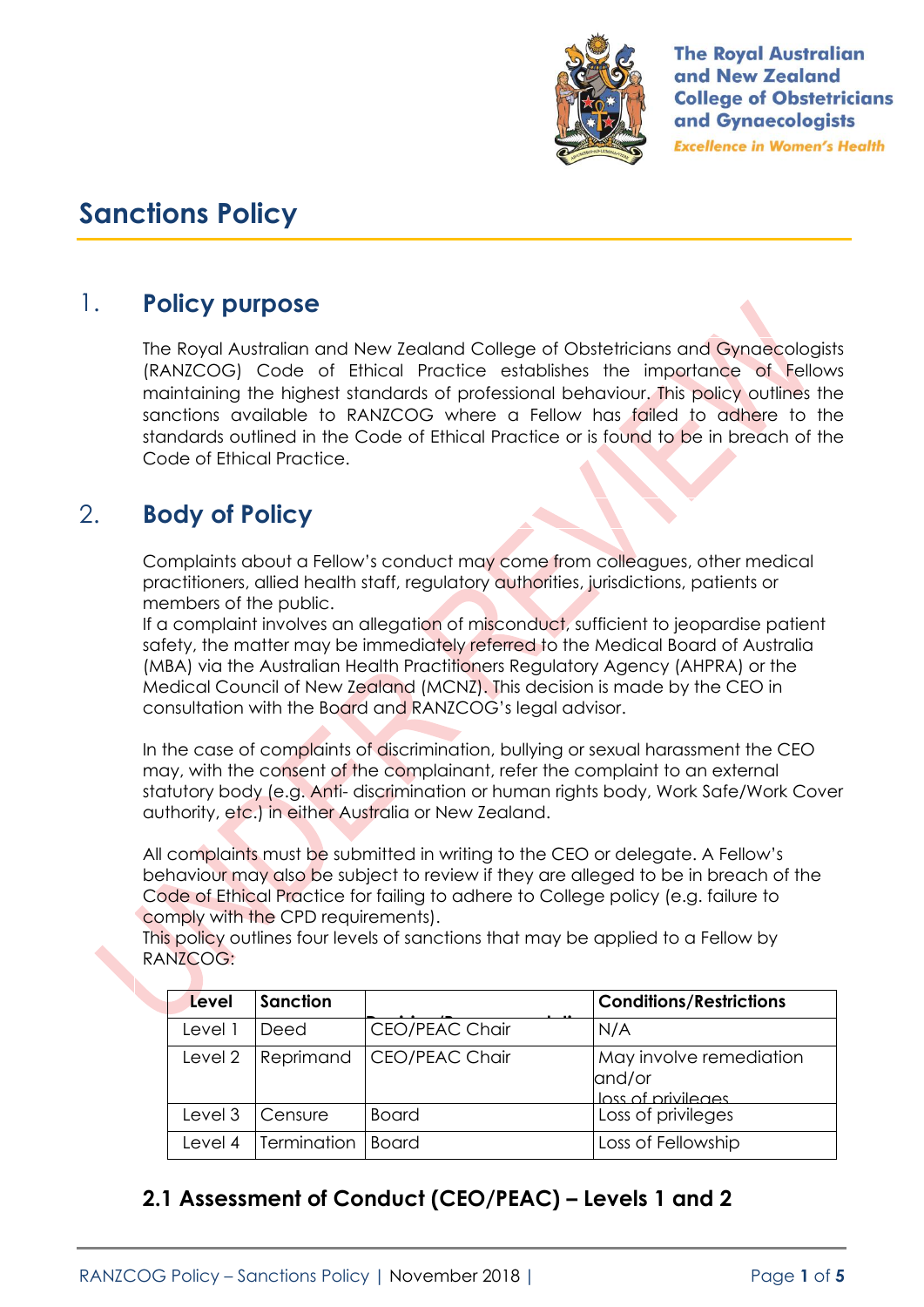The CEO, Chair of the Professionalism and Ethics Advisory Committee (PEAC) and RANZCOG's legal advisor will review the complaint against the relevant section of the Code of Ethical Practice to determine if there are sufficient grounds to proceed further.

If there is insufficient evidence to support a complaint, the CEO and PEAC Chair, with advice from the legal advisor, may dismiss the complaint and inform the complainant of the outcome.

If the CEO and PEAC Chair, with advice from the legal advisor, determine that there are sufficient grounds to support a complaint, the Fellow will be forwarded the complaint and informed that the College is considering it, and asked to respond in writing to the allegation and/or explain their conduct. After reviewing the Fellow's response, the CEO and PEAC Chair with advice from the legal advisor, can make a decision to proceed in accordance with either clause 3.1.1 or 3.1.2, or refer to the Board, or take no action and close the complaint:

#### **2.1.1 Level 1 – Deed**

After evaluation of the complaint and response, where it appears that the Fellow may have breached the Code of Ethical Practice, the Fellow will be requested to sign a Deed of Undertaking to comply with the Code of Ethical Practice ('the Deed'). No further investigation into the complaint will be undertaken. By signing the Deed, the Fellow is confirming:

- a) That the Code of Ethical Practice is the standard of behaviour required for all Fellows
- b) That they undertake to comply with the Code of Ethical Practice
- c) That failure to comply may result in the application of a censure or termination of Fellowship
- d) If a Fellow does not sign the Deed when requested to do so, the complaint will be referred to the Professionalism and Ethics Advisory Committee for further consideration (PEAC) (See 3.2).

#### **2.1.2 Level 2 – Reprimand**

A reprimand is a written notification informing a Fellow, with disapproval, that they have been found to have breached the Code of Ethical Practice. This will be handled by the CEO, PEAC Chair and the legal advisor.

A reprimand may be given once the complaint and response have been evaluated; any further investigation carried out if necessary and; a finding of breach has been made. A Fellow receiving a reprimand will be required to sign the Deed of Undertaking, and may be required to undertake remediation activities including attendance at certain nominated courses (at their own expense), and/or review after a period of time.

Until the required remediation is undertaken the Fellow may be unable to, as specified in the reprimand:

- a) Participate in a RANZCOG committee, or as an examiner, or supervise Trainees or Specialist International Medical Graduates(SIMGs)
- b) Teach on a RANZCOG course
- c) Apply for a RANZCOG scholarship
- d) Be eligible to receive a RANZCOG award
- e) Be eligible to be elected to College Council, Board or Committee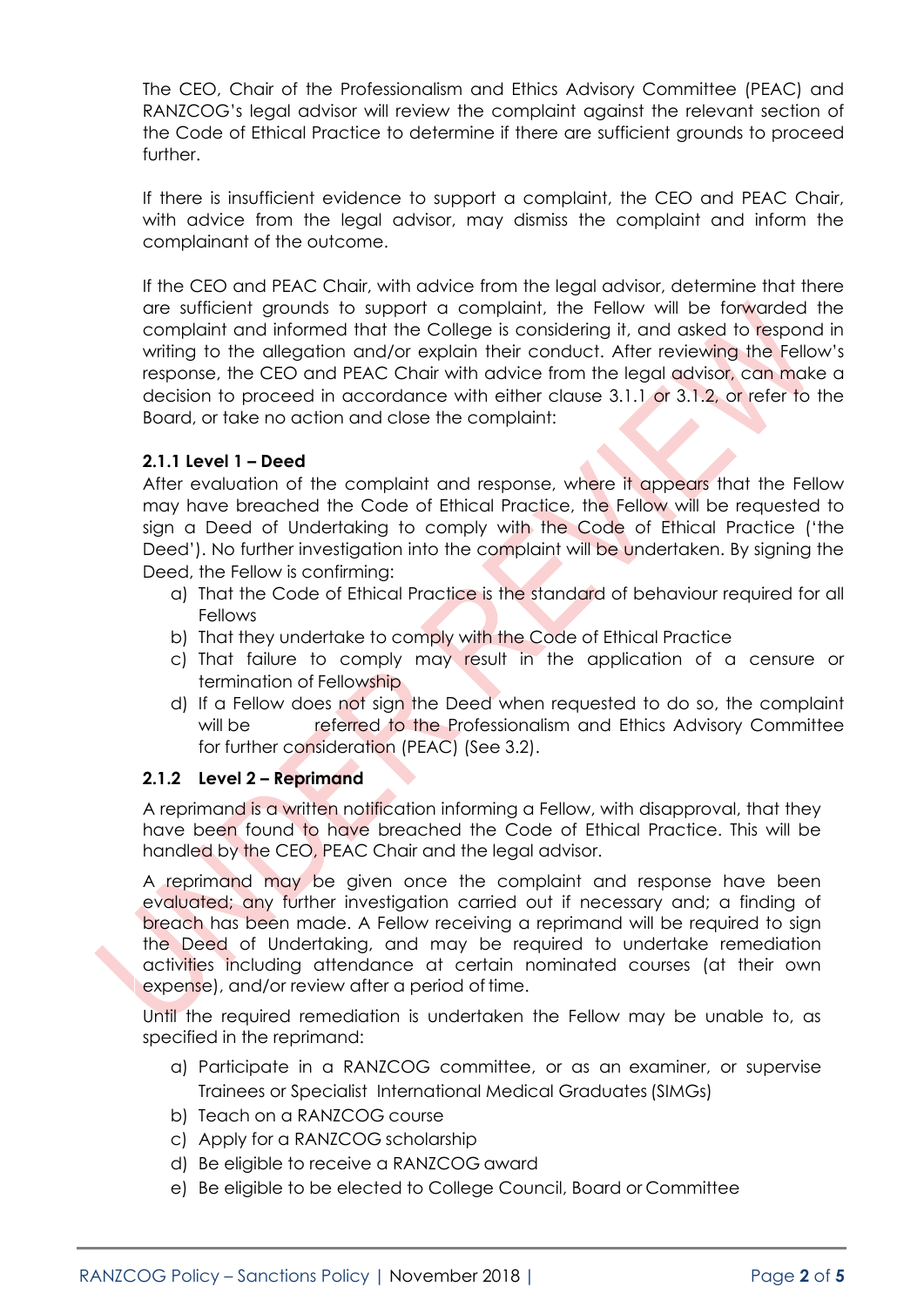### **2.2 Professionalism and Ethics Advisory Committee – Levels 3 and 4**

The Professionalism and Ethics Advisory Committee will be convened to consider a complaint referred to it by the CEO or PEAC Chair or to review circumstances when any of the following has occurred including (but not limited to):

- a) Fellow has been asked to sign the Deed and refused
- b) Where there has been an alleged further breach of the Code after a reprimand has been given;
- c) Where a condition or restriction has been imposed on a Fellow's right to practice (i.e. registration) by a regulatory authority.
- d) On direct referral from the CEO and/or PEAC Chair

A Fellow whose conduct is referred to the PEAC will be given 7 business days to make a written submission to the PEAC, who will consider the submission and all relevant information relating to the matter.

The PEAC may make a recommendation to the Board that a Level 3 or Level 4 sanction be applied to a Fellow when it is determined that a breach of the Code of Ethical Practice has occurred, as set out in clauses 3.2.1 and 3.2.2 below. Alternatively the PEAC may find that no breach occurred and that any complaint be dismissed.

#### **2.2.1 Level 3 - Censure with loss of privileges**

A censure is a serious rebuke of a Fellow's behaviour when they have been found to have breached the Code of Ethical Practice. A censure is accompanied by a loss of privileges for up to 12 months or until required remediation activities have been met. During this period, the Fellow may incur a loss of privileges including (but not limited to):

- a) Participation in a RANZCOG committee or as an examiner, or supervision of Trainees or Specialist International Medical Graduates (SIMGs)
- b) Teaching on a RANZCOG course
- c) Application for a RANZCOG scholarship
- d) Eligibility to receive a RANZCOG award
- e) Eligibility to be elected to College Council, Board or Committee

A Fellow subject to a censure with loss of privileges will not be considered to be in good standing with the College until all conditions imposed have been met.

The PEAC may also recommend that a reinstatement of privileges be subject to a Fellow undertaking certain actions which may include (but is not limited to) further remediation, counselling, participation in course(s) within a specific period of time and review of performance at work. If a Fellow fails to comply with the condition within the specified period of time, the matter will be referred back to the PEAC. The Fellow may provide a written submission to the PEAC who may grant an extension.

#### **2.2.2 Level 4 – Termination of Fellowship**

Where a Fellow is found to have repeatedly breached the Code of Ethical Practice or if a very serious breach of the Code of Ethical Practice has been found to have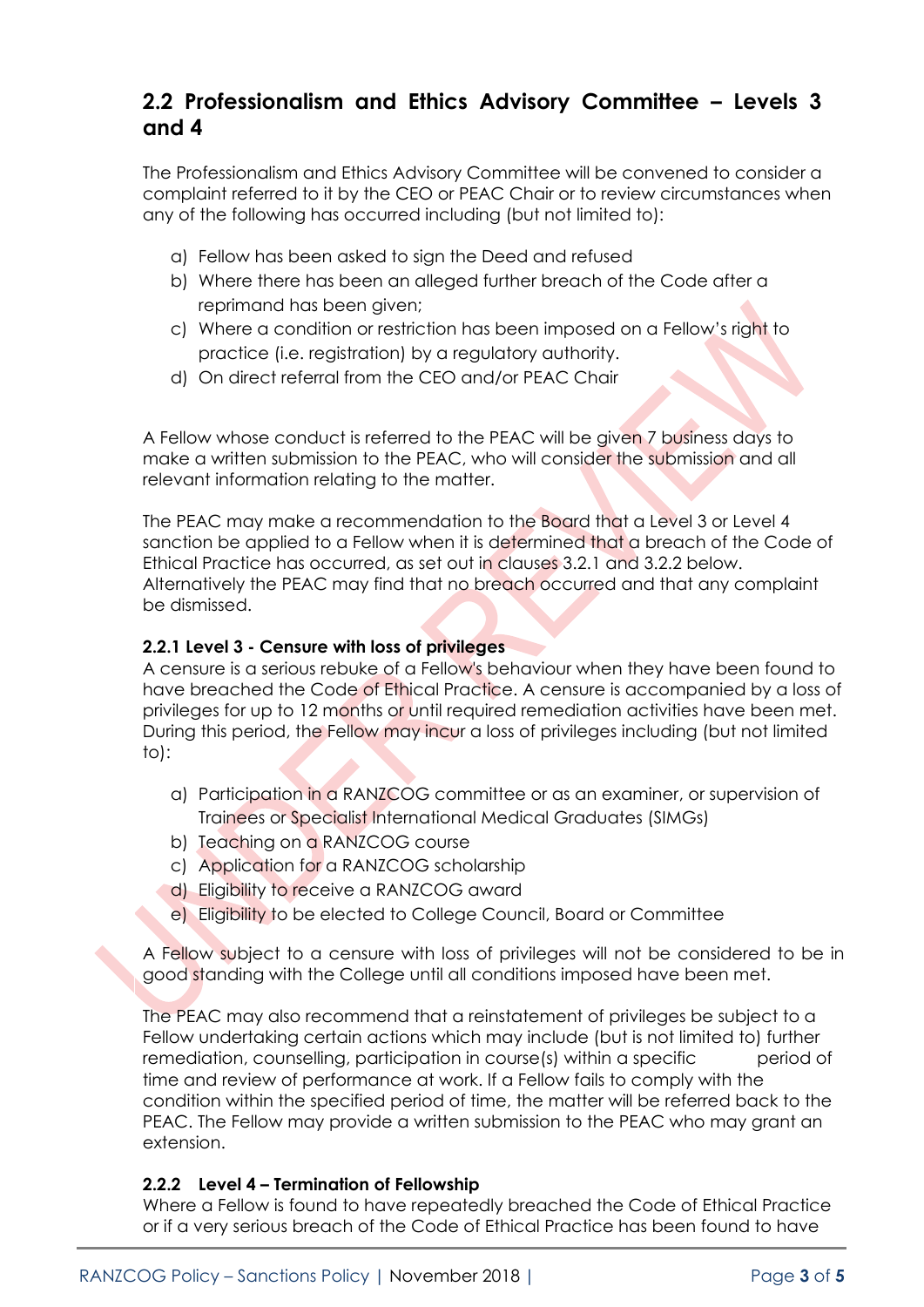occurred, the PEAC may recommend to Council that their Fellowship be terminated under clause XX of the College Constitution (see Termination and Readmission to Fellowship Policy).

A Fellow who is the subject of a recommendation to Council by the PEAC for a Level 3 or 4 sanctions will receive notification of the PEAC's decision within 7 business days. The Fellow will be given 10 business days to make a written submission to Council outlining why the recommendation should not be accepted.

### **2.3 Board**

2.3.1 The Board will consider a recommendation of the PEAC and may accept, reject or accept the recommendation with modifications in favor of the Fellow.

2.3.2 A Fellow will be notified of the Council's decision within 7 business days.

### **2.4 Appeals**

A Fellow may appeal a decision to recommend or impose a sanction in accordance with the Appeals Mechanism policy.

### **2.5 Associated Policies**

This policy should be read with reference to other applicable RANZCOG policies.